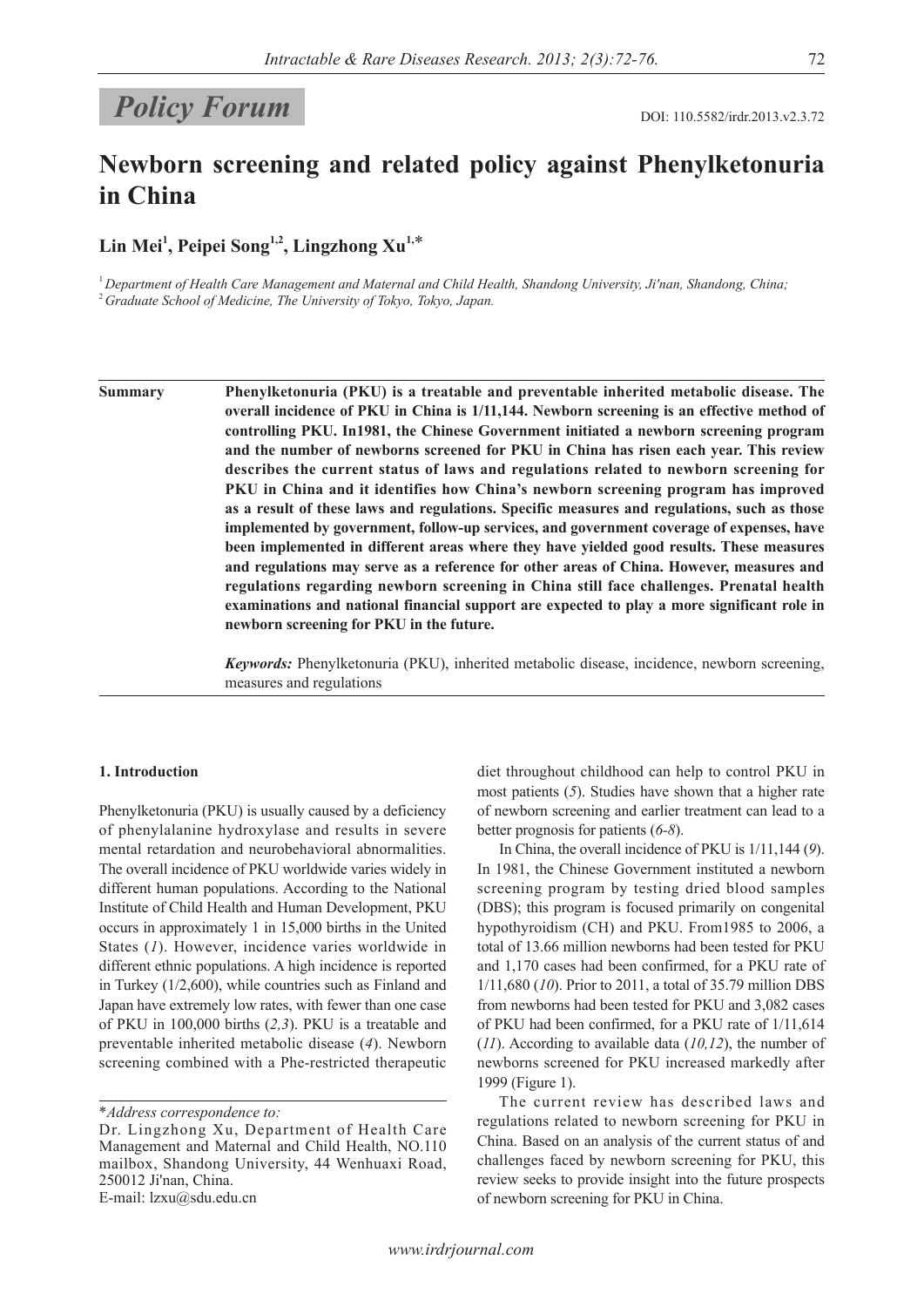

**Figure 1. Annual number of newborns screened from 1985 to 2007.**

#### **2. Program of newborn screening for PKU in China**

## 2.1. *Laws and regulations related to the program of newborn screening for PKU*

As mentioned earlier, a newborn screening program was instituted by the Chinese Government in 1981. Screening for PKU is a part of that screening program. The very first screening took place in Shanghai in October 1981, with 14 maternity hospitals participating (*13*). Since then, the Chinese Government has drafted a series of laws and regulations to enhance the extent of newborn screening (Table 1). These laws and regulations have identified the importance of newborn screening in law, stipulated that PKU be screened for, included newborn screening into basic maternal and infant health care services, established a protocol and technical specifications for China's newborn screening (in order to improve the quality of PKU screening and testing), and specified the objectives of newborn screening program, including PKU screening (*14-18*). The rate of newborn screening in Eastern China should reach 90% by 2012 and 95% by 2015, that in middle China should reach 50% by 2012 and 80% by 2015, and that in Western China should reach 40% by 2012 and 60% by 2015.

The program of newborn screening for PKU had made significant process with the help of those laws and regulations. There were only 3 screening centers in the 1980s, when newborn screening had just started, and yet the number increased to 46 in 2002 and then to 179 by the end of 2009 (*11*). The percentage of newborns covered by the newborn screening program also increased from 3.86% in 2003 to 59.01% in 2009 (*11*). In addition to these laws and regulations, specific measures and regulations regarding PKU that have been

implemented in cities and provinces of China warrant attention.

#### 2.2. *Implementation by government*

Local government directives stipulating that newborn screening for PKU must be instituted helped to expand the coverage of newborn screening. Shanghai is one of first cities in China that instituted newborn screening for PKU; the percentage of newborns screened in Shanghai reached 97% in 2008 (*19*). In Guangzhou, the rate of newborn screening reached 99.0% and coverage by the city's Newborn Screening Network reached 99.3% in 2008 (*20*). One commonality of the measures and regulations regarding newborn screening in these two cities is that screening "must be instituted".

In 1996, the Standing Committee of the Shanghai People's Congress drafted Regulations on Maternal and Infant Health Care in Shanghai (*21*). According to article 35 of the Regulations, the Shanghai Government directed that a newborn screening program be instituted in the city. In Guangzhou, the Standing Committee of the Guangdong People's Congress also drafted Regulations on Management of Maternal and Infant Health Care in 1998 (*22*). Article 20 of Guangdong's Regulations stipulates that Guangdong Province must institute a newborn screening program and the Regulations also propose that screening include PKU testing. These two sets of regulations ensure that these areas are legally obligated to institute newborn screening including PKU testing. To some extent, implementation by government did enhance the rate of newborn screening for PKU in these areas.

#### 2.3. *Follow-up services*

Follow-up services also play an important role during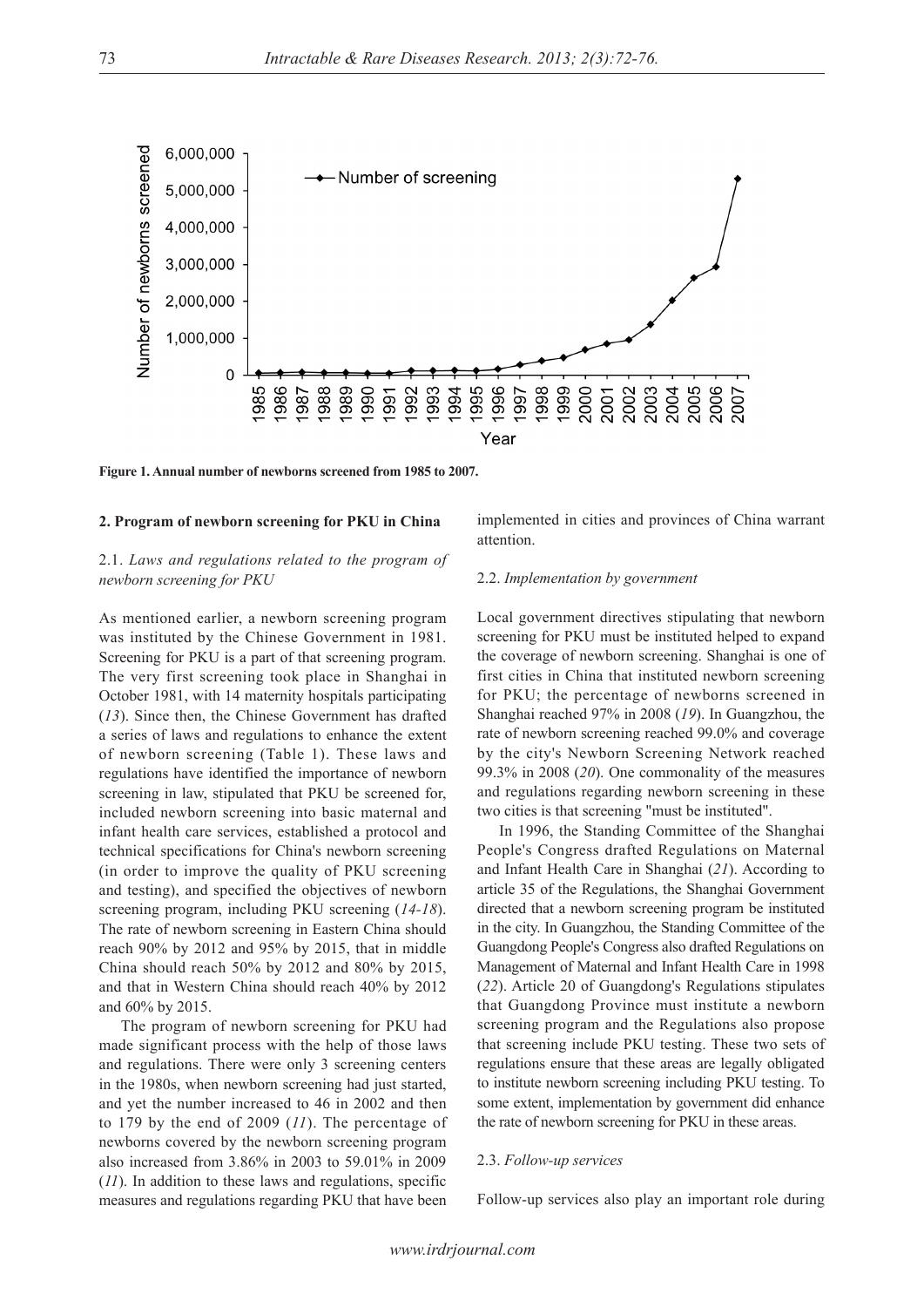#### **Table 1. Features of laws and regulations related to newborn screening for PKU in China**

| Year                         | Law or regulation                                                                                                                                                                                               | Enacted by                                                                                                                                                                               | Features                                                                                                                                 | Ref. |
|------------------------------|-----------------------------------------------------------------------------------------------------------------------------------------------------------------------------------------------------------------|------------------------------------------------------------------------------------------------------------------------------------------------------------------------------------------|------------------------------------------------------------------------------------------------------------------------------------------|------|
| National laws or regulations |                                                                                                                                                                                                                 |                                                                                                                                                                                          |                                                                                                                                          |      |
| 1994                         | Law on Maternal and Infant Health Care                                                                                                                                                                          | People's Republic of China                                                                                                                                                               | The Central People's Government of the Identified the importance of newborn $(14)$<br>screening for the first time in law.               |      |
| 2001                         | Maternal and Infant Health Care in People's Republic of China<br>China                                                                                                                                          | Measures Implementing the Law on The Central People's Government of the Included newborn screening in maternal (15)                                                                      | and infant health care services.                                                                                                         |      |
| 2009                         | Newborn Screening                                                                                                                                                                                               | Measures for the Management of National Health and Family Planning<br>Commission of the People's Republic of<br>China                                                                    | Specified that PKU be screened for and $(16)$<br>provided a protocol for China's newborn<br>screening program.                           |      |
| 2009                         | Plans for a Newborn Screening Program                                                                                                                                                                           | National Health and Family Planning<br>Commission of the People's Republic of screening program.<br>China                                                                                | Specified the objectives of the newborn $(17)$                                                                                           |      |
| 2010                         | Screening                                                                                                                                                                                                       | Technical Specifications for Newborn National Health and Family Planning Seeks to improve the quality of PKU (18)<br>Commission of the People's Republic of screening and test.<br>China |                                                                                                                                          |      |
| Local laws or regulations    |                                                                                                                                                                                                                 |                                                                                                                                                                                          |                                                                                                                                          |      |
| 1996                         | Health Care in Shanghai                                                                                                                                                                                         | Regulations on Maternal and Infant Standing Committee of the Shanghai Stipulated that the newborn screening (21)<br>People's Congress                                                    | program must be implemented in Shanghai.                                                                                                 |      |
| 1998                         | and Infant Health Care                                                                                                                                                                                          | Regulations on Management of Maternal Standing Committee of the Guangdong<br>People's Congress                                                                                           | Stipulated that the newborn screening<br>program must be implemented in<br>Guangdong and proposed that screening<br>include PKU testing. | (22) |
| 2004                         | Working Proposal for Management Health Bureauof the City of Shanghai<br>of Maternal and Infant Health Care in<br>Shanghai<br>Major Projects and Components of<br>Maternal and Infant Health Care in<br>Shanghai |                                                                                                                                                                                          | Indicated the time limit for PKU screening. (23)                                                                                         |      |
| 2006                         | Newborn Screening in Guangzhou                                                                                                                                                                                  | Measures for the Management of Health Department of Guangdong Province                                                                                                                   | Stipulated that children confirmed to have $(26)$<br>PKU can receive treatment for free until 8<br>years of age.                         |      |
| 2007                         | Proposed Implementation of Newborn Health Bureauof the City of Shanghai<br>Screening for Genetic and Metabolic<br>Diseases                                                                                      |                                                                                                                                                                                          | Specified follow-up services for patients $(24)$<br>with PKU.                                                                            |      |

the process of newborn screening for PKU. The Health Bureau of the City of Shanghai drafted a Working Proposal for Management of Maternal and Infant Health Care in Shanghai and Major Projects and Components of Maternal and Infant Health Care in Shanghai in 2004 (*23*). In 2007, the Health Bureau of the City of Shanghai drafted measures for Proposed Implementation of Newborn Screening for Genetic and Metabolic Diseases (*24*). These directives specified aspects of newborn screening for PKU and follow-up services: *i*) 1-2 visits must be made within 28 days of birth; *ii*) DBS for PKU testing must be collected within 72 hours of birth and the DBS must be sent to a designated laboratory within 24 hours; *iii*) PKU testing must be performed by the laboratory within 2 days of receiving the DBS and screening results must be submitted within 5 days; *iv*) parents must be informed of potentially positive results within 1 day, the newborn must be brought to the laboratory for further testing, and final results must be submitted within 7-10 days. By offering these follow-up services, Shanghai has more effectively screened newborns for PKU, and follow-up services have contributed somewhat to the percentage of newborns covered by the screening program.

#### 2.4. *Government coverage of expenses*

Economic factors play an important role in newborn screening for PKU. HongKong has a screening rate higher than 95%, and the government covers expenses for newborn screening (*25*). The Health Bureau of the City of Guangzhou drafted its own regulations on newborn screening directing that children confirmed to have PKU can receive the treatment from the Newborn Screening Center of the City of Guangzhou for free until 8 years of age (*26*). According to a report by the Health Bureau of the City of Guangzhou, 15 patients with PKU had received free treatment prior to 2005, for a treatment rate of 100% (*27*). To some extent, government coverage of expenses can actually encourage parents to have their newborn screened. Experience in HongKong and Guangzhou may serve as a reference for other areas of China.

## **3. Challenges faced by and prospects for measures and regulations regarding newborn screening in China**

The number and percentage of newborns screened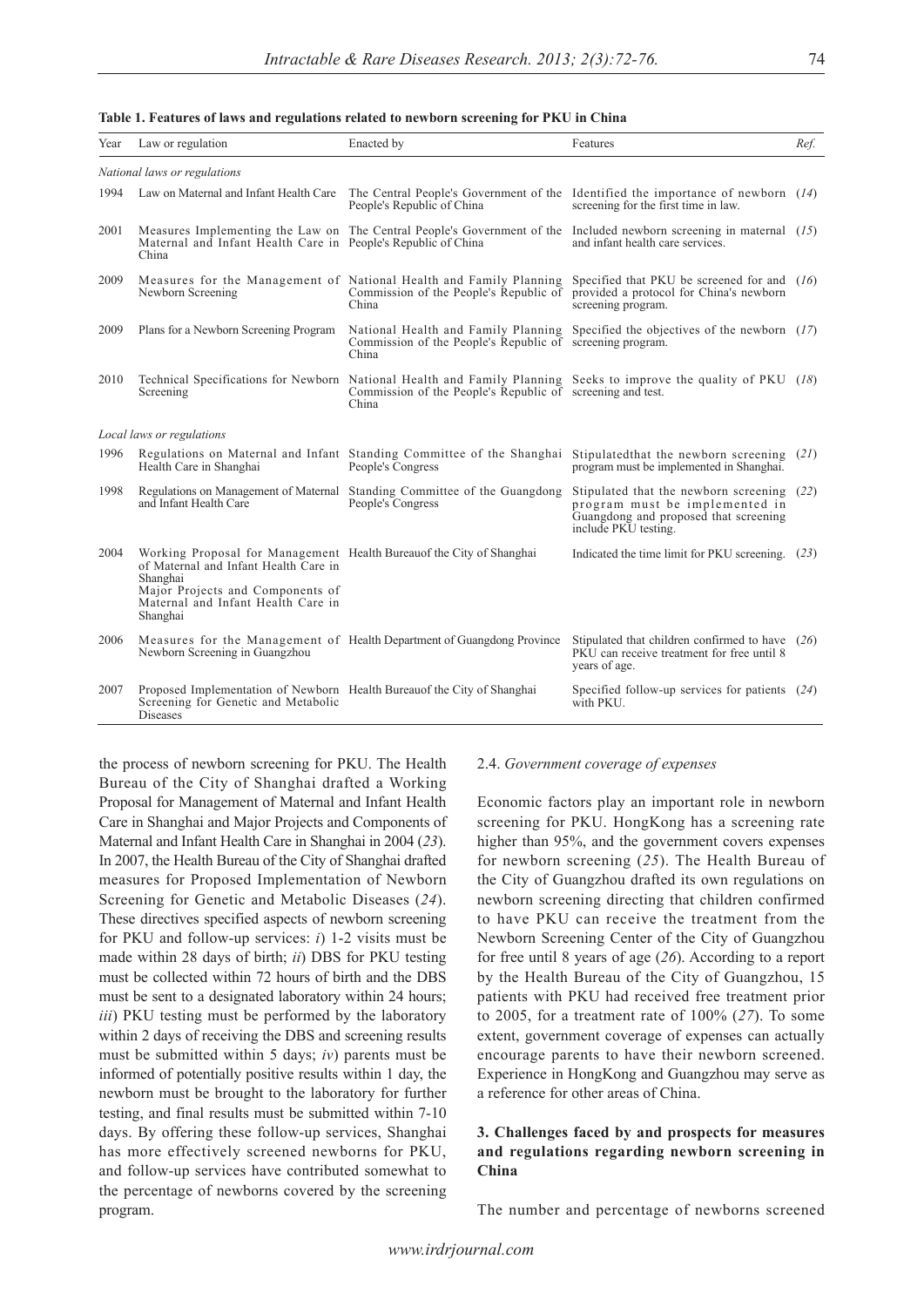for PKU in China has increased significantly thanks to national laws and regulations and specific local measures and regulations. These specific measures and regulations, such as those implemented by government, follow-up services, and government coverage of expenses, may serve as a reference and can be implemented in other areas. However, there still are some challenges faced by existing newborn screening, and more effective measures and regulations need to be implemented in China.

*Prenatal health examinations* Prenatal health examinations are expected to play an important role in the prevention of PKU. Effective prevention of birth defects can be classified into three levels: primary prevention (avoiding causes of congenital abnormalities), secondary prevention (early detection of congenital abnormalities), and tertiary prevention (surgical intervention to repair congenital abnormalities) (*28*). The most important stage, primary prevention, has not openly contributed to the fight against PKU. Fees for prenatal health examinations are now completely covered by the state (*29*), but there are no reports of PKU being detected during prenatal health examinations.

*National financial support* National financial support is still relatively weak. Fees for PKU screening and treatment can significantly influence whether parents have their newborn screened, and yet only 40% provinces of China cover some of the fees for newborn screening for PKU. Funds to cover fees come from the new rural Cooperative Medical System (CMS) (such as in Guangdong, Guizhou, and Sichuan) or government expenditures (such as in Shanghai and Jiangsu) (*30*). In addition, the existing policy of free treatment should also be improved. The revenue from newborn screening in Guangzhou has been used to treat patients with PKU for free, and yet the cost of free treatment is only 5.5% of actual revenue (*27*). The duration of subsidized treatment could be lengthened from 8 years of age to a longer period.

In conclusion, the number and percentage of newborns screened for PKU in China increased significantly after 1981. Experience with implementation by government, follow-up services, and government coverage of expenses may benefit other areas in China. However, prenatal health examinations and financial support are expected to play a more significant role in newborn screening for PKU in the future.

### **References**

- 1. Targum SD, Lang W. Neurobehavioral problems associated with phenylketonuria. Psychiatry (Edgmont). 2010; 7:29-32.
- 2. Donati A, Vincenzi C, Tosti A. Acute hair loss in phenylketonuria. J Eur Acad Dermatol Venereol. 2009; 23:613-615.
- 3. Williams RA, Mamotte CD, Burnett JR. Phenylketonuria: An inborn error of phenylalanine metabolism. Clin

Biochem Rev. 2008; 29:31-41.

- 4. Bickel H, Gerrard J, Hickmans EM. Influence of phenylalanine intake on phenylketonuria. Lancet. 1953; 265:812-813.
- 5. Blau N, van Spronsen FJ, Levy HL. Phenylketonuria. Lancet. 2010; 376:1417-1427.
- 6. WHO. Prevention of hearing impairment. *http://www. who.int/entity/pbd/deafness/en/english.pdf* (accessed August 7, 2013).
- 7. Olusanya BO. Highlights of the new WHO report on newborn and infant hearing screening and implications for developing countries. Int J Pediatr Otorhinolaryngol. 2011; 75:745-748.
- 8. Huang LH, Zhang L, Tobe RY, *et al*. Cost-effectiveness analysis of neonatal hearing screening program in China: Should universal screening be prioritized? BMC Health Serv Res. 2012; 12:97.
- 9. Zhou YA, Ma YX, Zhang QB, Gao WH, Liu JP, Yang JP, Zhang GX, Zhang XG, Yu L. Mutations of the phenylalanine hydroxylase gene in patients with phenylketonuria in Shanxi, China. Genet Mol Biol. 2012; 35:709-713.
- 10. Xu YH, Qin YF, Zhao ZY. Retrospective study on neonatal screening for congenital hypothyroidism and phenylketonuria in China in the past 22 years. Zhonghua Er Ke Za Zhi. 2009; 47:18-22. (in Chinese)
- 11. Shi XT, Cai J, Wang YY, Tu WJ, Wang WP, Gong LM, Wang DW, Ye YT, Fang SG, Jing PW. Newborn screening for inborn errors of metabolism in mainland China: 30 years of experience. JIMD Rep. 2012; 6:79-83.
- 12. Gu X, Wang Z, Ye J, Han L, Qiu W. Newborn screening in China: Phenylketonuria, congenital hypothyroidism and expanded screening. Ann Acad Med Singapore. 2008; 37:107-104.
- 13. Chen RG, Chen HY, Shi SZ, *et al*. Preliminary report on neonatal screening for hypothyroidism, phenylketonuria and galactosemia. Shanghai Medical Journal. 1983; 6:344-347. (in Chinese)
- 14. The Central People's Government of the People's Republic of China. Law on Maternal and Infant Health Care in China. *http://www.gov.cn/banshi/2005-08/01/ content\_18943.htm* (accessed August 7, 2013) (in Chinese)
- 15. The Central People's Government of the People's Republic of China. Measures implementing the Law on Maternal and Infant Health Care in China. *http://www. gov.cn/banshi/2005-08/01/content\_19126.htm* (accessed August 7, 2013) (in Chinese)
- 16. NHFPC. Measures for the Management of Newborn Screening. *http://www.moh.gov.cn/fzs/s3576/200903/ c53a0c97e68740c286ceb96e9ac56280.shtml* (accessed August 8, 2013) (in Chinese)
- 17. NHFPC. Plans for a Newborn Screening Program. *http://www.moh.gov.cn/cmsresources/mohfybjysqwss/ cmsrsdocument/doc6649.doc* (accessed August 8, 2013) (in Chinese)
- 18. NHFPC. Technical Specifications for Newborn Screening. *http://www.moh.gov.cn/cmsresources/ mohfybjysqwss/cmsrsdocument/doc10798.doc* (accessed August 8, 2013) (in Chinese)
- 19. Health Bureau of the City of Shanghai. 2008 Joint Committee on Public Health Efforts in Shanghai. *http:// www.smhb.gov.cn/website/b/37912.shtml* (accessed August 9, 2013) (in Chinese)
- 20. Newborn Screening Center of the City of Guangzhou. Overview of Newborn Screening in Guangdong